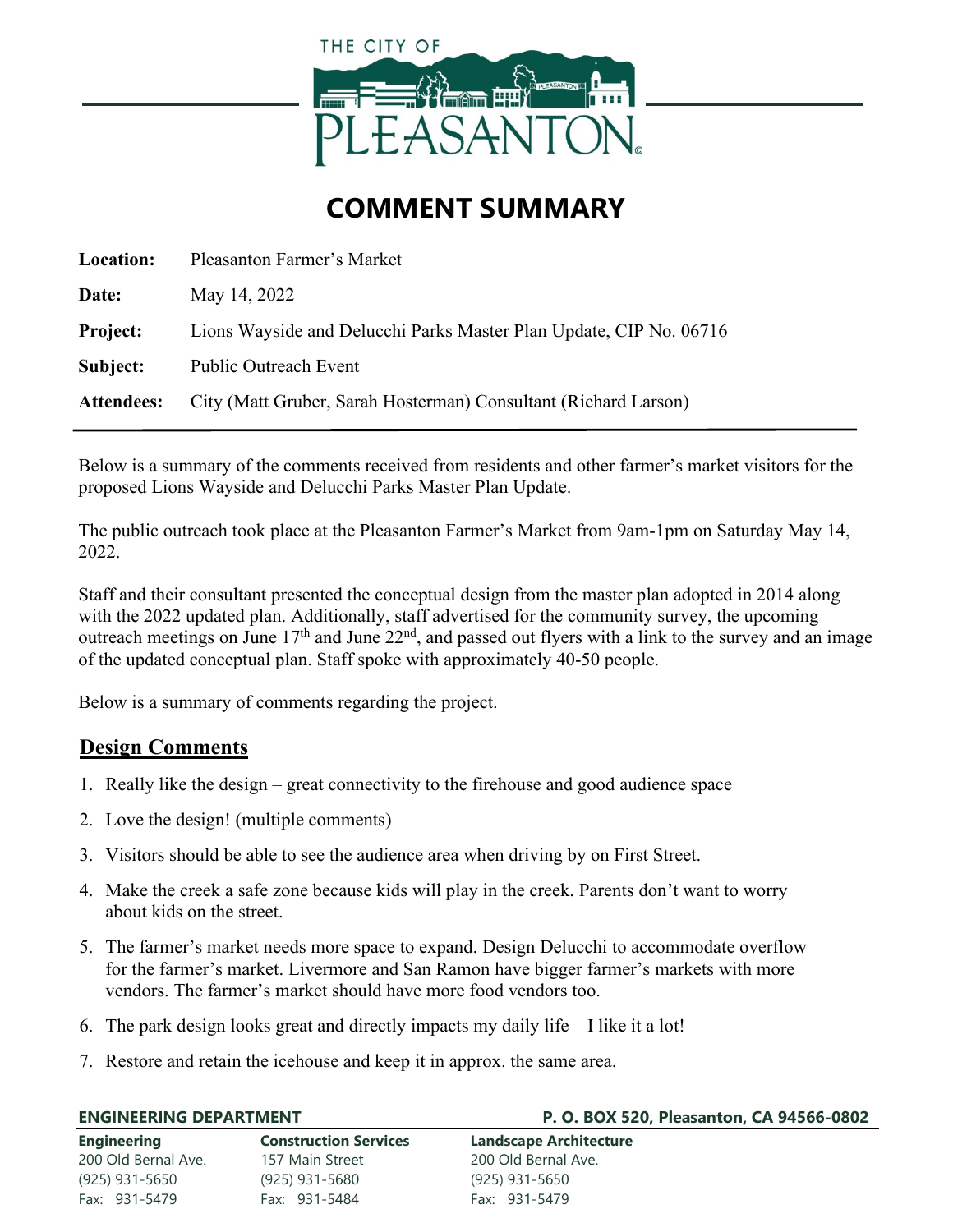Public Outreach Event Summary May 14, 2022 Page 2

- 8. Don't bisect the grass areas with too many pathways our kids want to run.
- 9. The relocation of the creek creates a psychological barrier for potential visitors that are driving by on First Street.
- 10. Keep an open area for frisbee and free play.
- 11. Don't install decomposed granite in front of the bandstand because it causes a mess and kicks up too much dust – install pavers or pavement instead.
- 12.I'd rather see the creek daylighted than put underground so think the new design is an improvement.
- 13.Lions Wayside and Delucchi Parks are an eyesore now I am excited about this design.
- 14.Like the trail continuing through the park at the back of the firehouse.

## **Parking**

- 15. Make the parking lot a multi-story parking garage or provide underground parking so the space could be utilized for more recreation (multiple comments).
- 16.Install the parking lot underground and provide restaurants and a playground over the parking lot so that families could play and dine together.
- 17. An underground parking lot would be too expensive.
- 18. Don't need an underground parking lot or restaurant. There already are plenty of restaurants downtown – just provide a good connection between the park and downtown.
- 19.Limit any parking to on-grade or underground.
- 20.The street parking on the west side of First Street will help prevent kids from running out into the street from the park/creek.

## **Tree Comments**

- 21.The more trees that are installed, the better.
- 22.The mature trees are what makes Pleasanton wonderful.
- 23.The City needs to prioritize saving all the redwood trees in the City before they spend money on renovating Lions Wayside and Delucchi Parks.

#### **Operations**

- 24. Don't water the lawn before events!
- 25.We should close down Railroad and/or Neal Street for special events and have food trucks on the street(s).